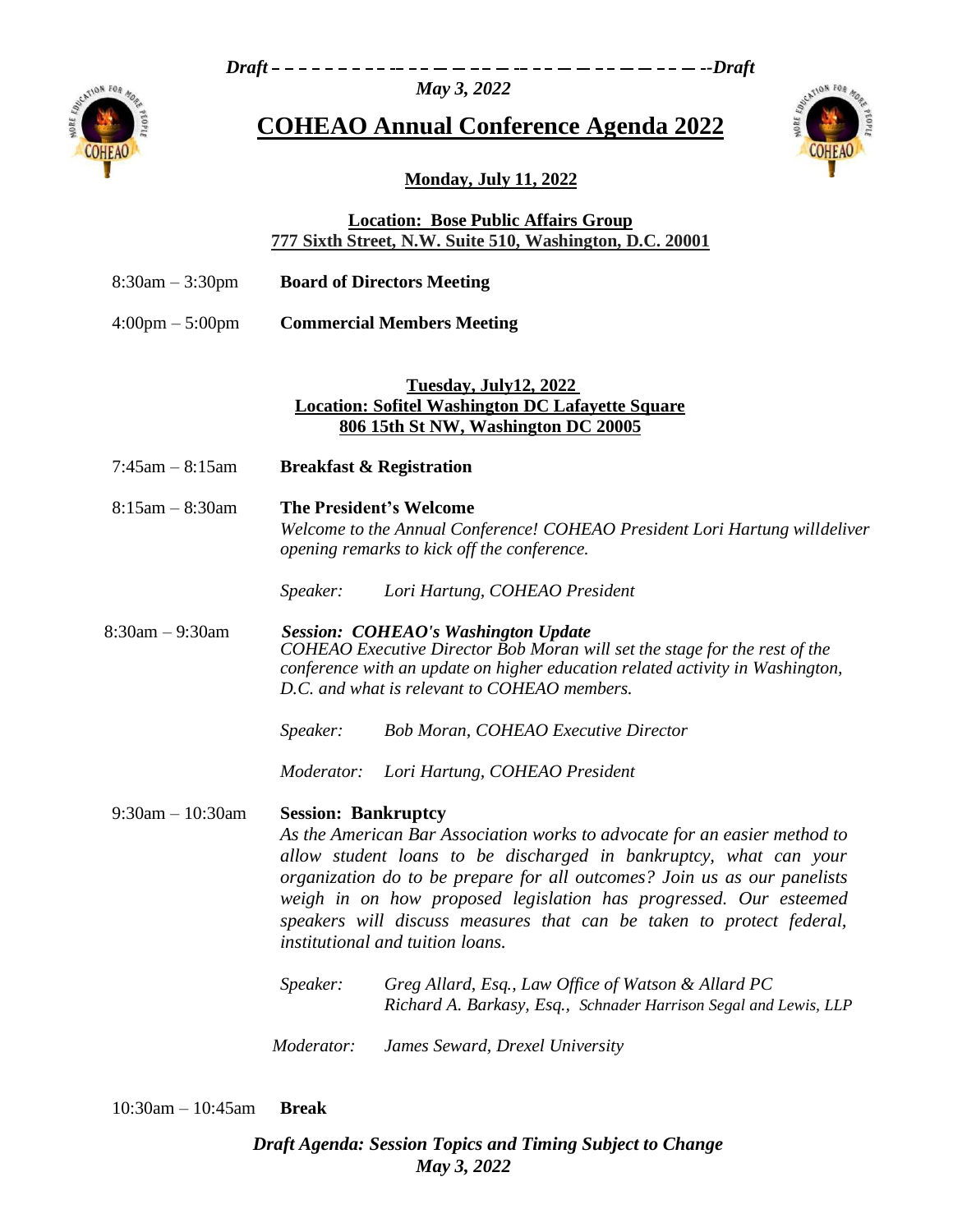*Draft -Draft May 3, 2022*

### 10:45am – 11:45am **Session: An Update from the CFPB**

*This session will provide an update on Consumer Financial Protection Bureau (CFPB) activities and industry changes, serving as a briefing on recent case law, news, and developments related to the CFPB.*

11:45am – 12:45pm **Session: State Specific Laws and their future impacts**

*How to apply state collection laws as they evolve in the ever increasing environment of virtual education? This session will cover topics such as: California Senate Bill 508- regarding state licensing for individuals who perform debt collections, the California Privacy Act [https://www.oag.ca.gov/privacy/CCPA,](https://www.oag.ca.gov/privacy/CCPA) and the NJ/CO laws where private loan cosigners are being released from their obligations. We will discuss these items and the impact it will have on the Student Accounts Office.*

*Speaker: John Culhane, Esq., Ballard-Spahr Moderator*: *Christina Cardinale, Manhattan College*

12:45am – 1:30pm **Lunch**

#### 1:30pm – 2:30pm **Session: Financial Wellness; Diversify Well**

*Financial Wellness is one of the keys in the fight for Diversity, Equity, and Inclusion on college campuses. The conversation on how to close the gaps in financial literacy amongst students of color remains. Next-Gen Personal Finance found that only 3.9% of students from low-income schools were required to take a personal finance class, compared to nearly 17% nationwide. Join us for an engaging session to discuss closing the gaps, bring awareness onto campuses, and ignite change from the inside out.*

*Speakers: Joseph Leitmann, Santa Cruz University Allan Riddick, Drexel University*

### 2:30pm – 3:30pm **Session: Financing Alternatives; A Loan Financing Panel**

*Federal Loan, Private Loan, Plus Loan, Institutional Loan, what is the best fit for your families? Please join us for a discussion on affordability options and what is the best loan option for your students and families. This panel will include both the school and lender perspective. Also, the details of starting and managing an inhouse floan program will be discussed.*

*Speakers: Joe Weglarz, Marist College Deborah Barker-Garcia, AUX Lending Bob Frick, University Accounting Services*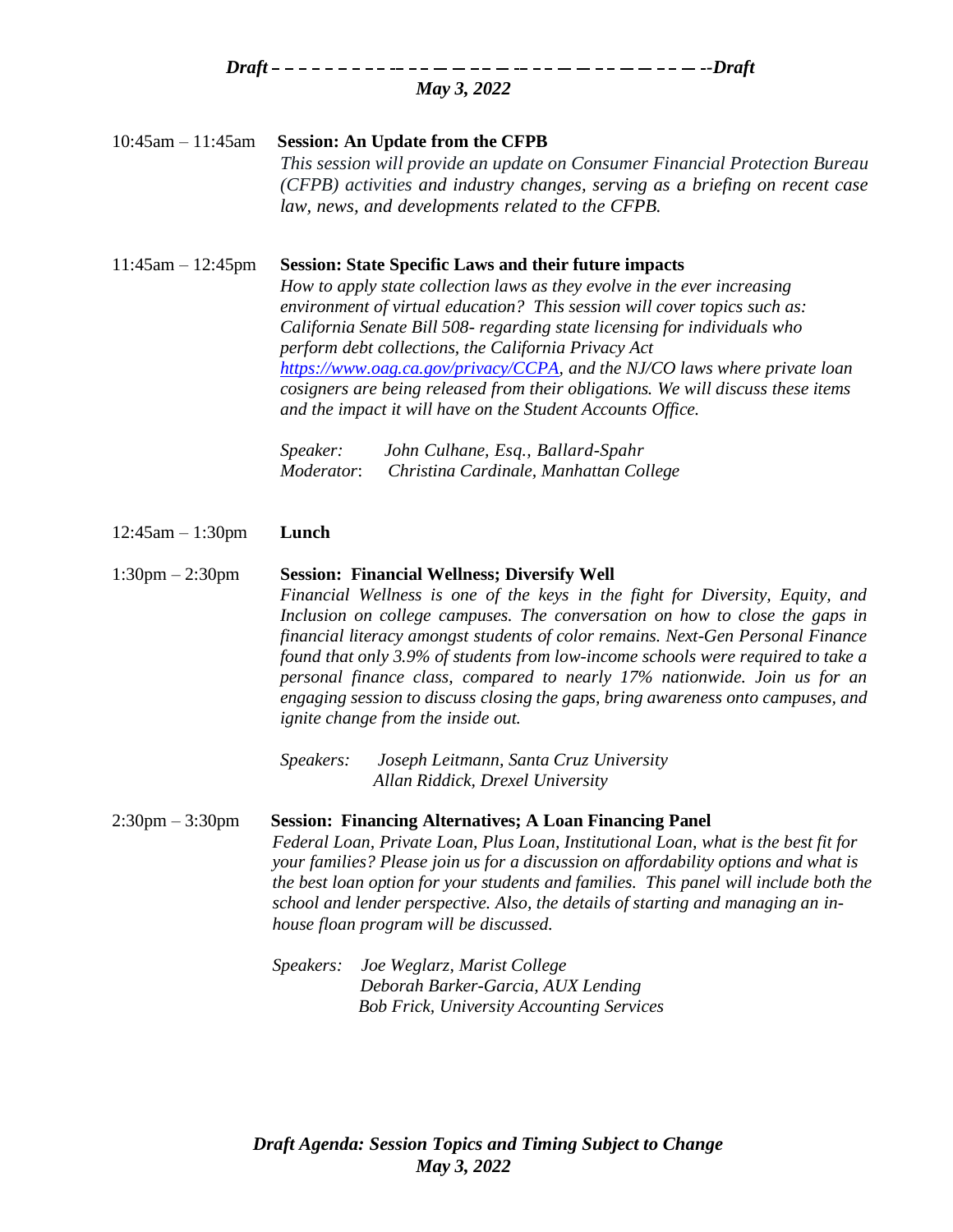| May 3, 2022                       |                                                                                                                                                                                                                                                                                                                                                                              |  |
|-----------------------------------|------------------------------------------------------------------------------------------------------------------------------------------------------------------------------------------------------------------------------------------------------------------------------------------------------------------------------------------------------------------------------|--|
| $3:30 \text{pm} - 4:00 \text{pm}$ | <b>Dessert Break</b>                                                                                                                                                                                                                                                                                                                                                         |  |
| 4:00pm – 5:00pm                   | Session: An Update on the Federal Perkins Loan Program and the<br><b>Mandatory Assignment Process</b>                                                                                                                                                                                                                                                                        |  |
|                                   | This session will review the August mandate by the Department of Education on<br>assigning all loans in default more than two years, discuss what COHEAO is<br>doing to challenge this requirement, cover best practices for assigning loans, and<br>provide an open forum discussion on how schools are managing their portfolios,<br>assignments and long-term strategies. |  |
| $6:00 \text{pm} - 7:30 \text{pm}$ | Silent Auction and Reception to Benefit the COHEAO Scholarship Fund<br><b>Location: To Be Announced</b>                                                                                                                                                                                                                                                                      |  |
|                                   | Join your colleagues for an evening reception and great fun in the name of a<br>great cause! The COHEAO Silent Auction at the Annual Conference is the<br>primary funding mechanism for our Scholarship Fund. It is not always so silent,<br>but there are always great items available at great prices and fun for all involved!                                            |  |

## **Wednesday, July 13, 2022 Location: Sofitel Washington DC Lafayette Square 806 15th St NW, Washington DC 20005**

| $8:30$ am $-8:45$ am    | <b>Breakfast</b>                                                                                            |
|-------------------------|-------------------------------------------------------------------------------------------------------------|
| 8:45am – 9:00am         | <b>Annual Business Meeting-Bob Frick, COHEAO Treasurer</b><br><b>Awards:</b> Lori Hartung, COHEAO President |
| 9:00am – 9:30am         | <b>Session: Congressional Address</b>                                                                       |
| $9:30$ am $-10:30$ am   | <b>Session: Session: Department of Education Update</b>                                                     |
| $10:30$ am $- 10:45$ am | <b>Break</b>                                                                                                |
|                         |                                                                                                             |

10:45am – 11:45am **Session: Congressional Staff Panel**